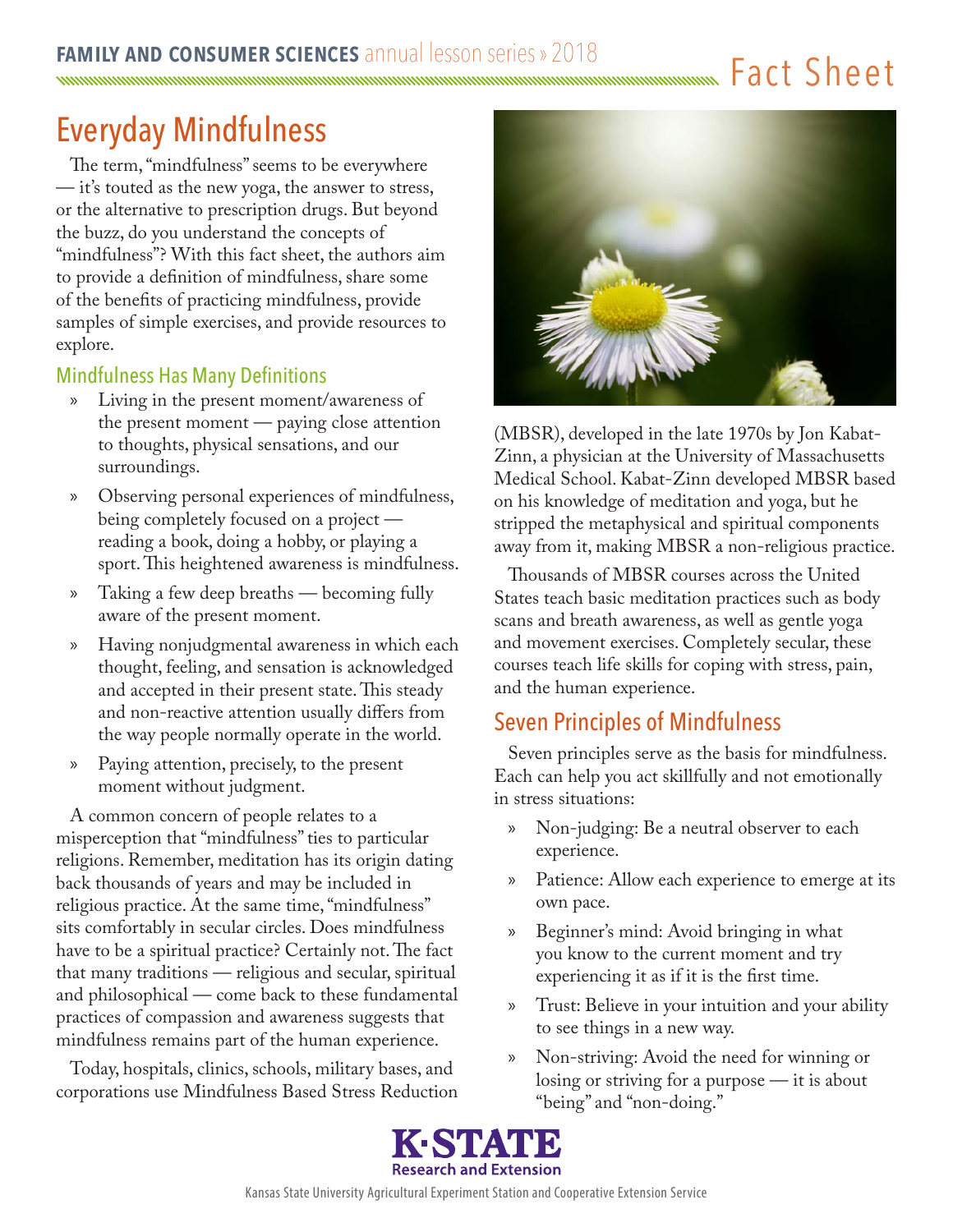- » Acceptance: See things as they are in the present moment.
- » Letting go: Take the time to detach from your usual feelings and thoughts.

## Benefits of Mindfulness

Mindfulness should not be considered a "cure-all." However, science suggest that practicing mindfulness creates changes in brain function as well as changes in the body's response to stress. The practice of mindfulness may have an important impact on physical and emotional health.

Mindfulness helps to improve work-life balance. When we look at the dominant cultural patterns of the United States, we find that we value dominating nature, being goal-bound, controlling the future, being involved in constant activity and action with no time to "sit and talk," being autonomous, and being individualists. With that as a dominant cultural pattern, when do we have time to be mindful?

Many people look for relief from their worries. Sometimes this stress presents physically, such as a stiff neck or headache. A review published in the Journal of the American Medical Association found evidence of the effectiveness of mindfulness interventions for pain in varying degrees. Another group of researchers compared the positive effect of mindfulness on depression to that of anti-depression medications — without the side effects.

The practice of mindful meditation proved effective in reducing stress and improving overall well-being. One study from Loyola University of Maryland showed that people who meditate tended to recover more quickly from stressful events. Other benefits that come from a regular meditation practice include:

- » Increased ability to relax.
- » Improved concentration.
- » Increased energy and enthusiasm for life.
- » Increased creativity.
- » Increased self-awareness.
- » Improved self-esteem.
- » Improved work/school performance.

<u>mammunumumumumumumumumumumumumumumumumu</u>





Mindful meditation proved effective in school settings to help children manage and work through behavior challenges. From her article, "Why Teachers Say Practicing Mindfulness is Transforming their Work," Anya Kamenetz shared classroom success stories from the CARE for Teachers program. CARE (Cultivating Awareness and Resilience for Educators) teaches mindfulness exercises for calming the body and mind through breathing and movement and uses insights from psychology to help students regulate their emotions.

Professor Michael Yellow Bird, North Dakota State University, enjoys great success with indigenous nations, indigenous communities, with tribal colleges' students, and among leadership groups in using mindfulness. Yellow Bird's mindfulness techniques draw from research, brain images, and stories to illustrate changes to the brain under duress from conflict, displacement, and oppression. He writes on the positive changes in quality of life when indigenous populations engage in healing through mindfulness meditation.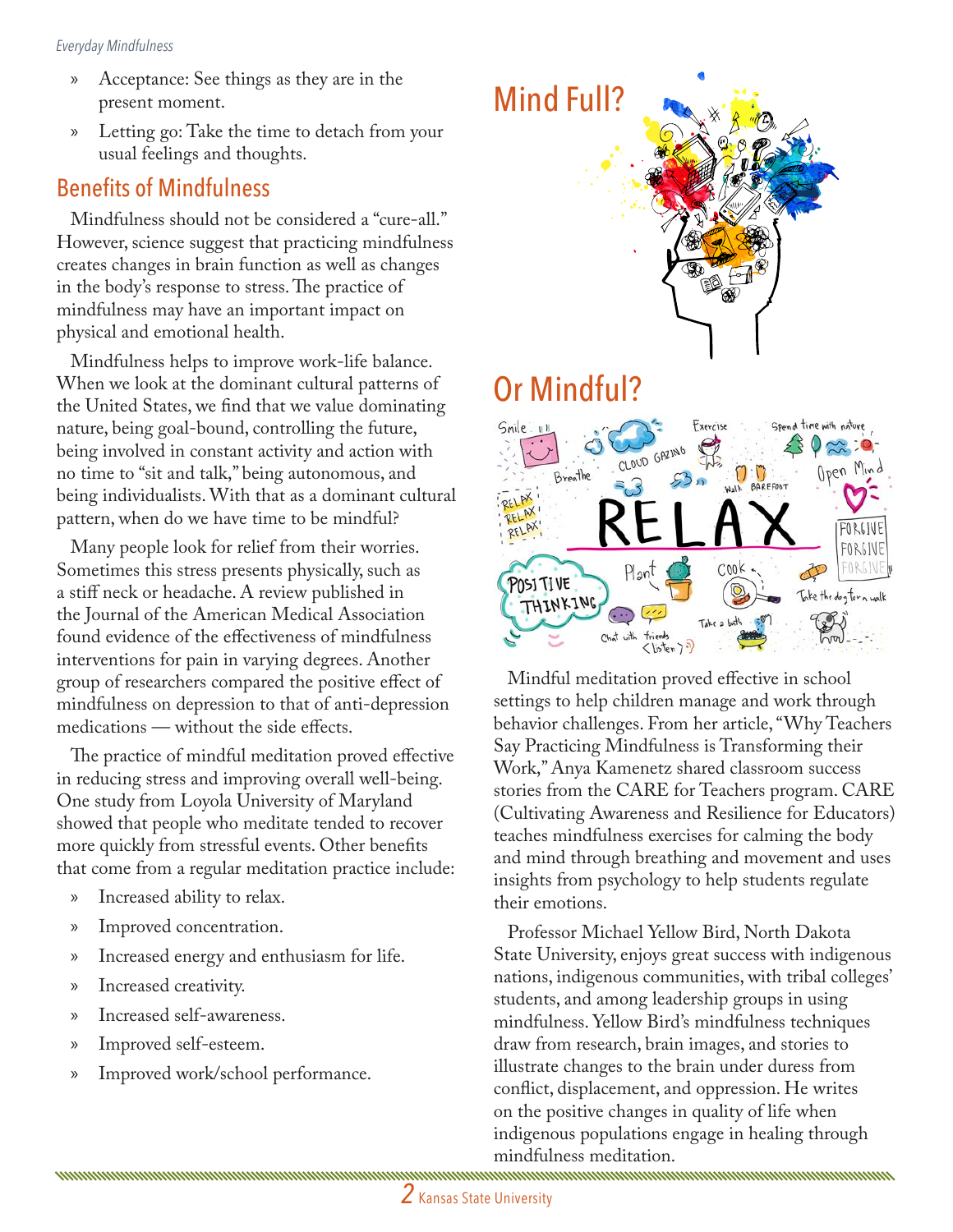# Mindfulness in Work and Social Settings

Every day you encounter people who are not like you. Humans tend to impose judgments as they look for conformity, and when they see difference, they may opt for negative judgment. What does that do to you? Negative judgment prohibits you from connecting to those who are different. Why do people judge difference? Many may draw from learned experiences or those spheres of influence during each stage of their lives. These spheres of influence shape your outlook on life, how you view situations, and how you see one another in work and social settings. How do you address the urge to judge in the face of difference? Look for common ground with the person or the situation. Draw mindful comparisons. It becomes counterproductive to judge negatively. Find a way to identify with the person or situation. Be present in the moment with that person or situation by using the Seven Principles of Mindfulness. With your busy lives, you may ask yourselves, "When do I have time to be mindful?" Here are some simple mindfulness strategies as a beginning.

## Mindfulness Resources

The "Taking Charge of your Health & Wellbeing" on-line newsletter, produced at the University of Minnesota ([https://www.takingcharge.csh.umn.](https://www.takingcharge.csh.umn.edu) [edu](https://www.takingcharge.csh.umn.edu)) , devoted one of its articles to learning relaxation techniques [\(https://www.takingcharge.csh.umn.edu/](https://www.takingcharge.csh.umn.edu/enhance-your-wellbeing/health/stress-mastery/learn-relaxation-techniques) [enhance-your-wellbeing/health/stress-mastery/learn](https://www.takingcharge.csh.umn.edu/enhance-your-wellbeing/health/stress-mastery/learn-relaxation-techniques)[relaxation-techniques\)](https://www.takingcharge.csh.umn.edu/enhance-your-wellbeing/health/stress-mastery/learn-relaxation-techniques). It's a reminder of the many ways to enhance healthy behaviors and reduce reliance on destructive habits. Learning how to turn off the body's fight-or-flight reflex through breathing exercises and relaxation techniques marks a good first step.

#### Beginning Mindfulness Exercises

**Practice mindful relaxation:** Mindful relaxation combats stress effectively. With practice, one soon learns how to shift into a relaxation mode. The brain responds to relaxation by increasing alpha brain wave activity, lowering blood pressure, pulse rate, respiration rate, and metabolic rate.

Try these steps to help achieve mindful relaxation:

1. Commit to an uninterrupted time each day to practice a mindful meditation. Begin with as little as 5 minutes. Many benefit from increasing meditation time to 20 minutes or more.



- 2. Choose a quiet place away from any technology.
- 3. Find a comfortable body position in a chair or sitting comfortably on the floor.
- 4. Focus on your breath flowing in and out.
- 5. Let any negative thoughts float away like clouds.

**Try breathing techniques:** When people feel stress they tend to take short, shallow gasps of air. The resulting lack of oxygen restricts blood flow and causes muscles to strain. As deep breaths increase, the heart rate slows and blood pressure lowers, which breaks the stress cycle. You may choose any time or any place to think about your breathing — even stopped at traffic signals waiting for the green light or standing in line to buy groceries.

**Use imagery:** Imagery exercises work with or without a facilitator. A common imagery practice invites you mentally to picture yourself in a quiet, calm setting. Take note of how this setting encourages your body and mind feel calm and relaxed.

**Add body exercises:** Sit in a chair or lie on the floor. Put your arms above your head and stretch as high as your arms and shoulders allows. At the same time, stretch your legs and feet as your body allows. Then focus on one side of your body and repeat the stretching on the other side. Now stretch the right arm and left leg followed by stretching the left arm and right leg. Finish the exercise by starting at the top of your head and consciously relaxing your scalp and facial muscles. Move on down your body, consciously relaxing each part of your body until you reach your toes. Continue to sit or lie in this relaxed state for a few moments.